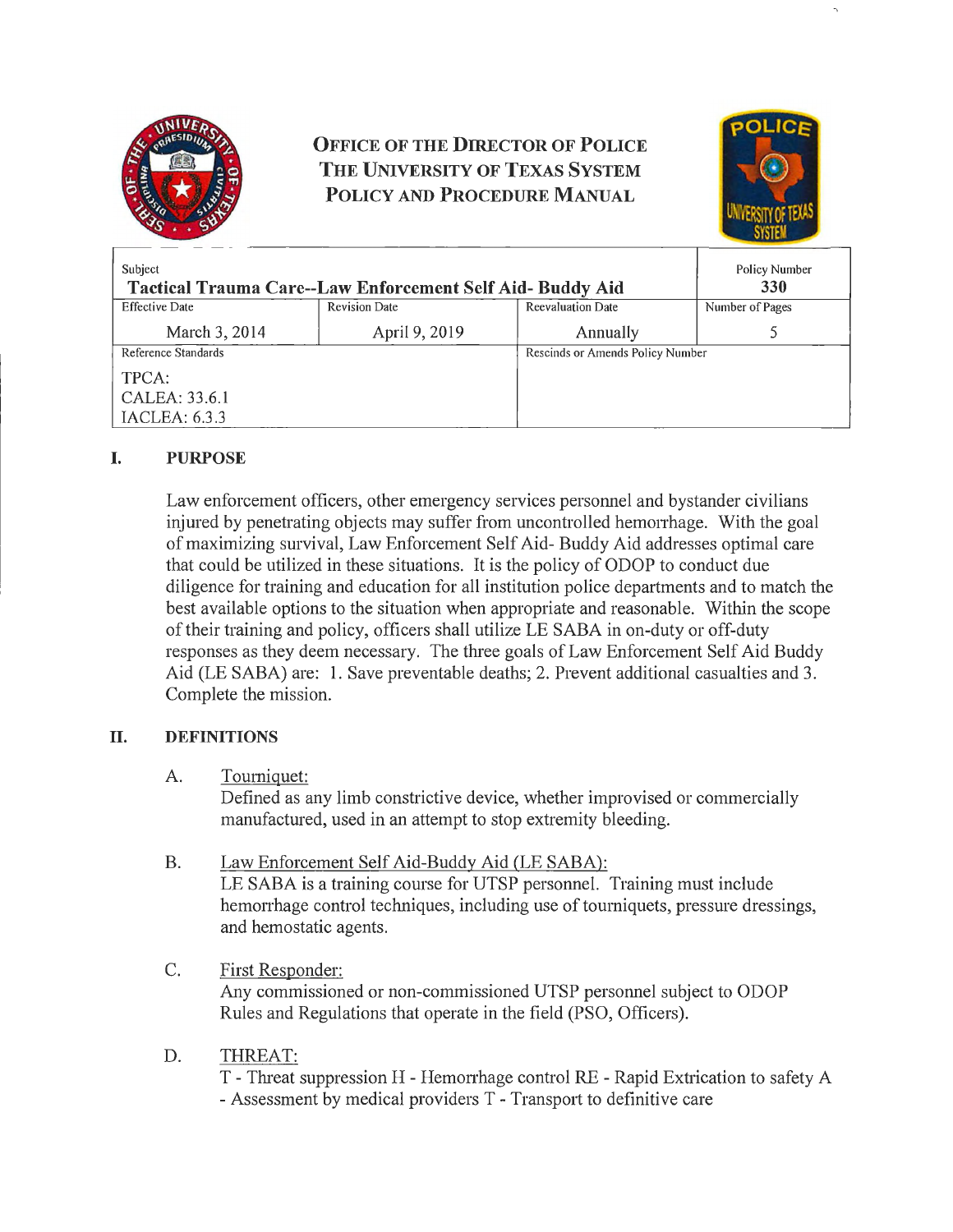#### E. Pressure Dressings

Pressure dressings are adequate to stop most cases of hemorrhage, whether it occurs from the extremities or other parts of the body. Commercially available bandages or other compression dressings improvised with large amounts of gauze and an elastic bandage that is wrapped around the wounded limb may be used.

## F. Topical Hemostatic Agents

These products act to arrest bleeding or hemorrhage. Topical hemostatic agents including commercially available products such as QuikClot Combat Gauze can be carried by first responders. The type carried should correspond to the officer's training and the tactical situation encountered. Although they may be useful adjuncts, these agents do not have the same simplicity and effectiveness of pressure dressings or tourniquets. These issues serve to limit these agents to being useful adjuncts, rather than primary treatments, for extremity hemorrhage. QuickClot Combat Gauze is the only authorized hemostatic agent approved by UTSP Medical Directors. The use of powder or granular products is not authorized for use.

## G. Medical Directors

The UTSP Medical Director and Assistant Medical Director have authorized and approved the training and have authorized the use of these techniques for the above described situations. The UTSP Medical Director and Assistant Medical Director will periodically review training and equipment needs as advances in medical technology arise and adjust responses accordingly.

#### **III. POLICY**

- A. All UTSP officers shall be trained and equipped to provide emergent hemorrhage control.
- B. Nearly all external bleeding can be controlled by direct pressure with a dressing. The affected limb may also need to be elevated. Use of direct pressure over the supplying artery is an additional option when bleeding persists. However, in certain tactical situations, the direct use of a tourniquet should be considered. Responding UTSP personnel must consider both the tactical situation and injury severity when deciding which hemorrhage control technique to employ.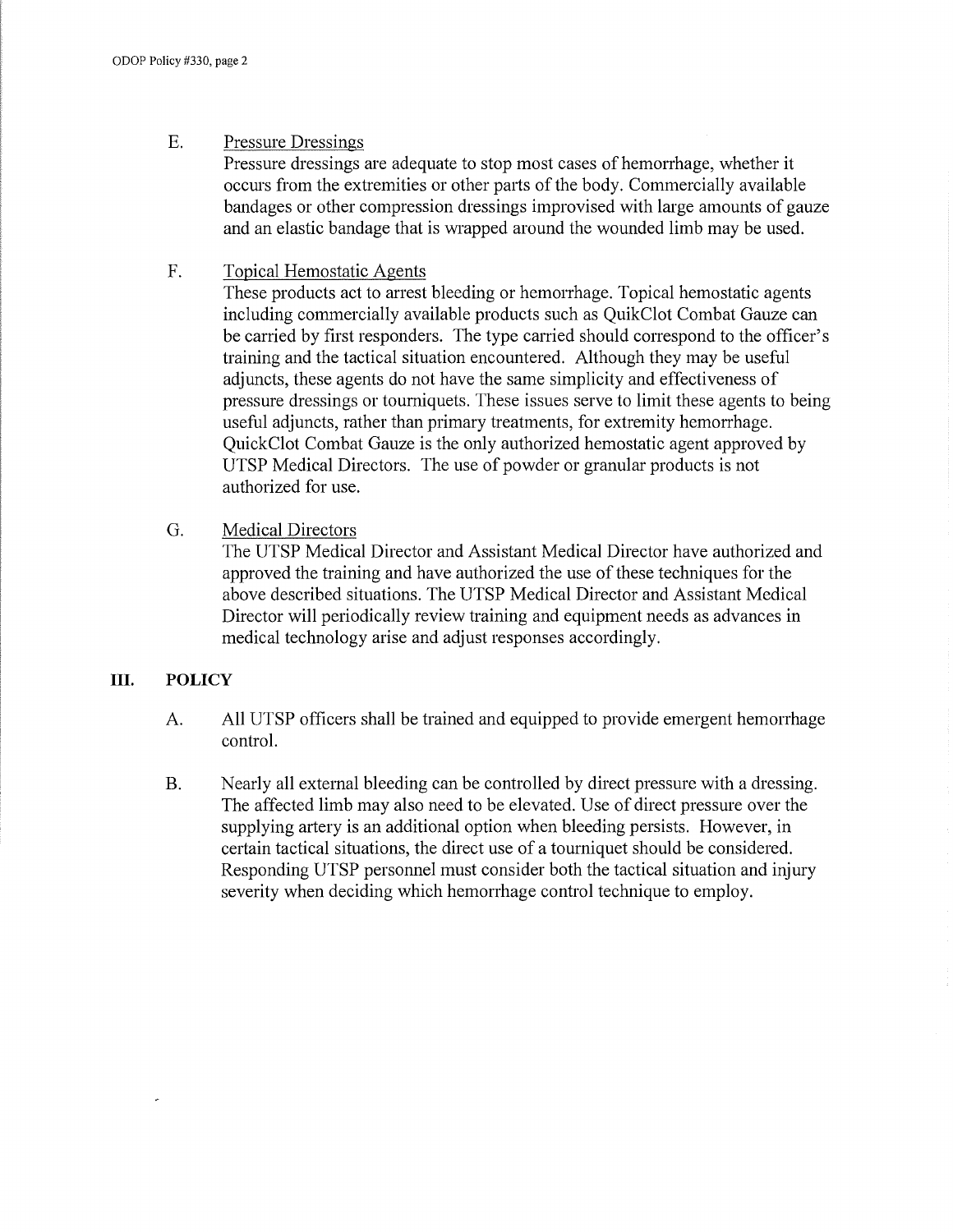- C. Instances where immediate application of a tourniquet should be considered include the following:
	- 1. Life-threatening extremity bleeding or severed/mangled limbs with multiple bleeding areas, to allow immediate airway management and provide for faster evacuation. Use of the tourniquet can be reassessed once airway and breathing are stable as well as the casualty.
	- 2. Extremity bleeding not controlled by conventional methods.
	- 3. Bleeding from an entrapped limb not accessible to rescuers.
	- 4. Multiple casualties with extremity bleeding when rescuers lack the resources to control all bleeding casualties with simple methods.
- D. Mass Casualty Use:

First responders may incorporate LE SABA into the initial triage of wounded persons at the scene of a mass casualty incident (MCI). As triage is performed, UTSP first responders should use LE SABA as outlined in this policy where tactically appropriate.

## IV. **PROCEDURES**

- A. The wounded person is initially assessed and determined to have severe extremity bleeding controllable with the equipment or resources immediately at hand. Indications for tourniquet use included all of the following:
	- 1. Penetrating trauma from firearms and stabbings.
	- 2. Police Officers working in tactical environments who may benefit from a self-applied tourniquet for "care under fire."
	- 3. Terrorist incidents with penetrating and/or blast injury to limbs.
	- 4. Rural incidents or wilderness medicine where there are limited resources and delayed, often unconventional, transport to definitive care.
	- 5. Industrial accidents where limbs are trapped or shredded by industrial machinery.
	- 6. Failure to stop bleeding with pressure dressing(s)
	- 7. Injury does not allow control of bleeding with pressure dressing(s)
	- 8. Extreme life-threatening limb hemorrhage, or limp amputation/mangled limb with multiple bleeding points, to allow immediate management of airway and breathing problems.
	- 9. Life threatening limb hemorrhage not controlled by simple methods.
	- 10. Point of significant hemorrhage from a limb is not peripherally accessible due to entrapment (unable to provide direct pressure.)
	- 11. Major incident or multiple casualties with extremity hemorrhage and lack of resources to maintain simple methods of hemorrhage control.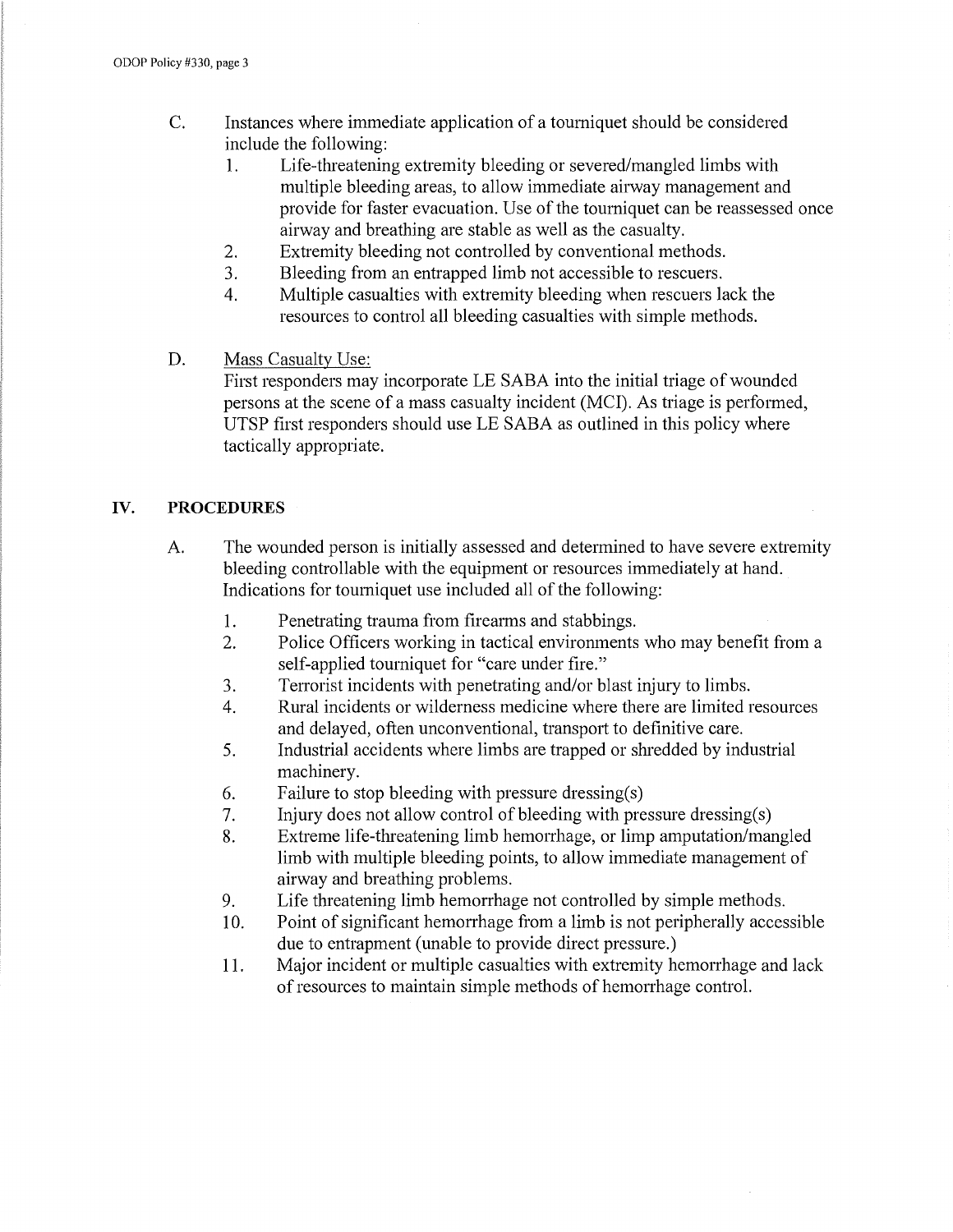## B. Removal:

It is advisable that the tourniquet be left in place once initially applied. EMS or other advanced medically trained personnel (medical doctor, registered nurse) will determine the need for removal. The loosening of a tourniquet for the purpose of restoration of blood flow to tissue that has had its blood supply restricted is not practical due to the dynamics of a tactical situation.

#### C. Transport And Handover

All tourniquet usage must be prominently documented and communicated on transfer of care to minimize the likelihood that a tourniquet will be overlooked by subsequent care providers. Time of application must be recorded either on a triage tag, the tourniquet itself (if designated space is available) or physically written on the skin of the victim.

D. Any amputated limb should ideally be transported with the wounded person to hospital even if it appears unsalvageable as tissue may be utilized for skin cover and reconstruction of the severed limb.

## E. Equipment to carry

- 1. Effective September 1, 2014, every commissioned officer assigned to uniformed patrol duties shall be trained in LE SABA and will carry at least one tactical tourniquet and one commercially available pressure dressing at all times. Non-commissioned personnel who have been trained in LE SABA may carry at least one tactical tourniquet and one commercially available pressure dressing subject to approval of the institution Chief of Police. Commissioned support staff not regularly assigned to patrol duties should have these items readily available in case of an emergency. The approved tourniquets are the Combat Application Tourniquet (CAT) or the Special Operations Forces Tactical Tourniquet (SOFT-T). Commissioned officers may carry QuickClot Combat Gauze. Any other equipment carried for a similar or equivalent purpose must be approved in advance by the Director of Police and UTSP Medical Director.
- 2. Consideration should be given to obtain larger, commercially available mass casualty kits with the equipment necessary to render aid and initiate evacuation of multiple casualties. Examples include the Active Shooter Response Kit (ARK) from Tactical Medical Solutions or Mass Casualty Critical Intervention Kit from Chinook Medical Gear. These items are approved to be carried in a patrol vehicle(s) of institution departments. Each vehicle outlined in ODOP Policy 735 - Discreet Armored Vehicles shall be equipped with a mass casualty kit.
- F. Training

All commissioned officers ofUTSP will receive ODOP approved training in Law Enforcement Self Aid Buddy Aid course. Refresher training as mandated by ODOP Policy 206 Training Roles, Requirements and Responsibilities applies. Training must include hemorrhage control techniques, including use of